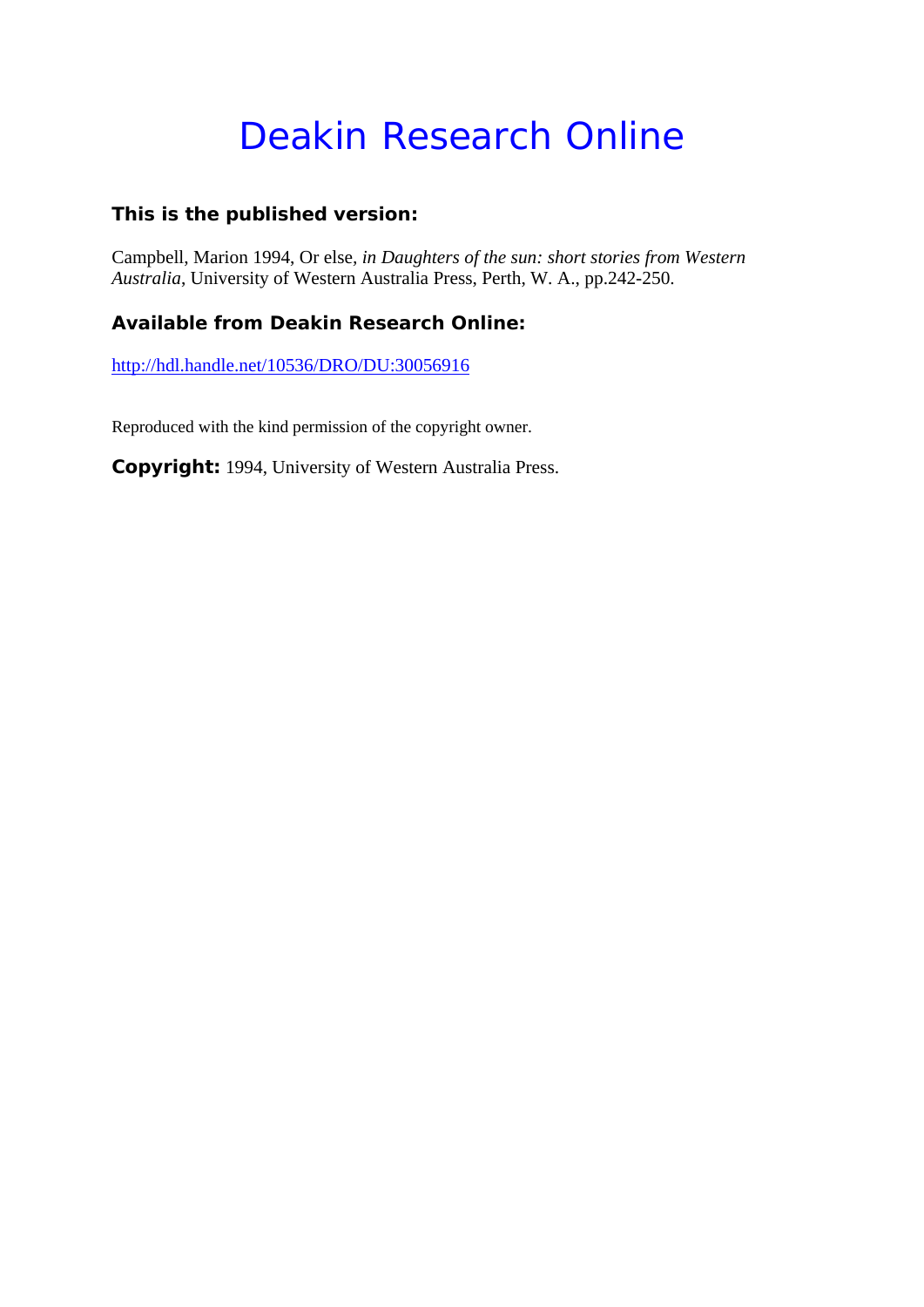# *Or Else*

### MARION CAMPBELL

THE wind shrieks for a while, then it hisses and sucks through the cracks between the asbestos sheets, under the open eaves, down the funnel into the wood stove. It blows ash across the floor. Tim spreads his hands out as he moves in close to the fire. He treads on a piece of kangaroo meat that Scruff has dragged off the saucer. He limps off with it, flattened into the tread of his galoshes. How long I been tellin' ya t'leave them boots outside, Timmie? Mum doesn't look up as she says this. She just bashes at the block of frozen peas floating in the saucepan. Some come free. Couldya be a love and get the milk for the mash, Else? She stares into the colander as she drains the potatoes. Arrgh, I dunno, she says. She often says this. You don't answer her. The skin under her chin makes little gulping movements. What's the use of telling her about Stan. She'd just stare ahead and say: Oh, Else, you're talkin dirty. Like she done that time after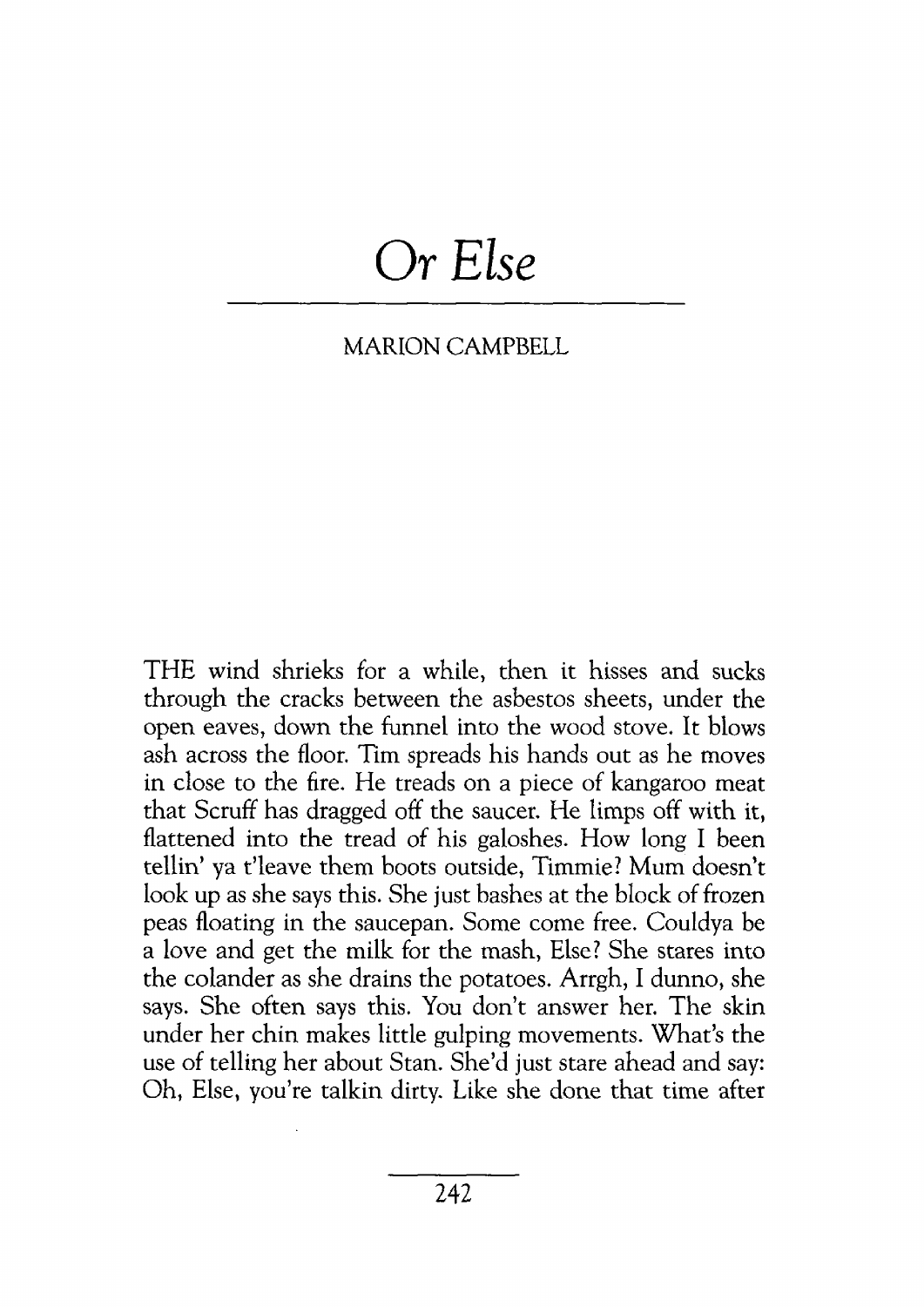Uncle Ted got her to come and listen to the Kalgoorlie Cup on his car radio. And then Stan would bash her up for telling. Does Mum ever look at his swollen turkey gobbler? Arrgh, bloody hell, them chops are burnt again! Got the milk love? Canya warm it up for me in the little saucepan. There, that's a pet.

The rain's coming across so hard you'd think the tin was going to lift off the roof. Scruff circles and circles on Elsie's bed. Gunner make your mind up or aren't ya? There you are mate, she says. That's a nice cosy spot. Thadda boy. Not much room for both of us is it? Stan got her this stretcher four years back. A tem.-ry cot for y'lass. His *voice* still has this bit of a Scottish sound to it though he's been in Esperance twenty years. Or so he says. If she can just hold out till the days get warmer. It was crazy to try to do it this afternoon. The rain was being flung down. Flung. Did people ever break under it? Dissolve? It would depend what was in the rain.

The wind was violent too. The bushes crouched low under it, pretending like they weren't there. She thought of doing the same, lying down in the flattened grass and letting it rain until the sky was empty. She might have been dead by the morning, what with the cold and then with the cliff-edge being impossible to see, she might've rolled off without knowing it. In the end, lying there waiting was just too much. She just slunk back to the house. Mum got mad about the wet dress and that but she was too busy to ask much. Anyway, it was for Timmie she came back. Poor Tim with no one else to stand up for him. Snivelling little siss, that's what Stan calls him. Mum doesn't dare argue back. Timmie's started to twitch lately. Also, where the skin broke along those welts he's got across his back, it's puffy and there's a bit of an ooze. He's started wetting the bed again too. Else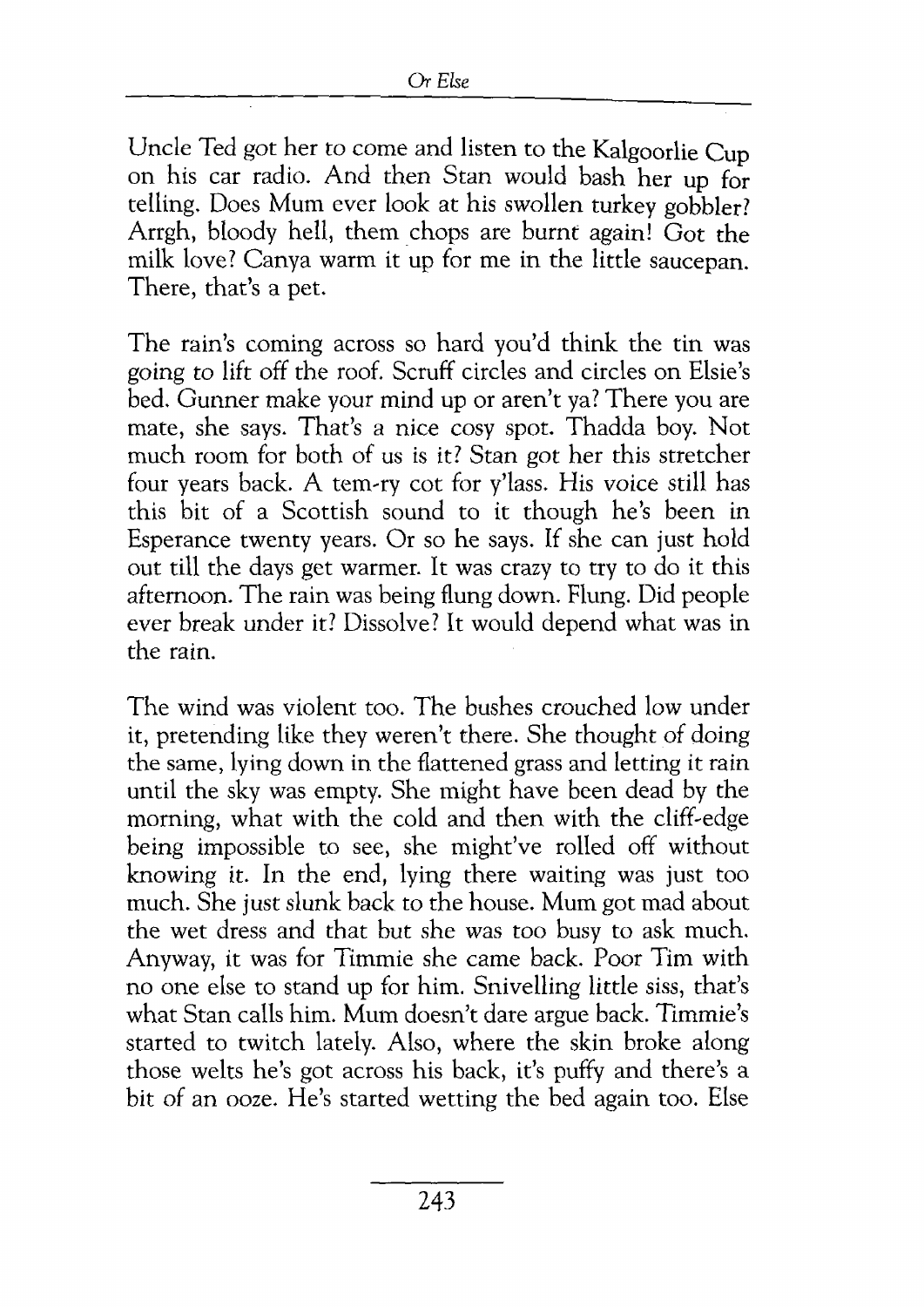knows this without checking his mattress because he comes whimpering to her in the night and curls up to her back and he's all sweet and damp. Elsie props her chin on her fist to watch his sleeping face. It's not a good sleep. The lids aren't really closed and just under the lashes, the eyes make quick movements. She watches his fingers loosen around the ball of orange wool she's given him. It soothes him to tickle his lips lightly with it.

Now Elsie makes the best plan ever. There are suddenly steps she can take. She sees them in the mirror as the headlights swoop across it. She can't make straight for the highways. She'll have to leave the cities till later. Bunbury? Kalgoorlie? That'd be closer. She can't just disappear but. Because she's handy round the place, Stan'd call the cops to fetch her back. And Mum, she'd cry, for sure. If she gets a job and brings back some of the pay, that'd be different. Maybe he'd leave Tim and her alone then. And later, once Tim's older and can stand up for himself, she could take a bus to Kalgoorlie or even Perth.

Except for galoshes when it's really wet and sometimes thongs for town, Tim and her mostly go barefoot, even on days like this. But Stan's always got his workboots on, like now. He moves like a human crane, Mum says. He's making a looping rhythm as he swings from down to up and hurls the blocks of jarrah onto the trailer. He must be doing a delivery. He's got a clean white singlet on but it's the same old oily football shorts he wears on his hips, below the belly. It's a tight, fairly high belly he carries in front, like he's taking it for a walk, like he's proud of it. Even in winter, his tan's almost black and there's a blacker splash of freckles on his shoulders. He whistles as he works. It's always *Some Enchanted Evening* or *Strangers in the Night.* Whatever's been going on, he always whistles, even after him and Mum have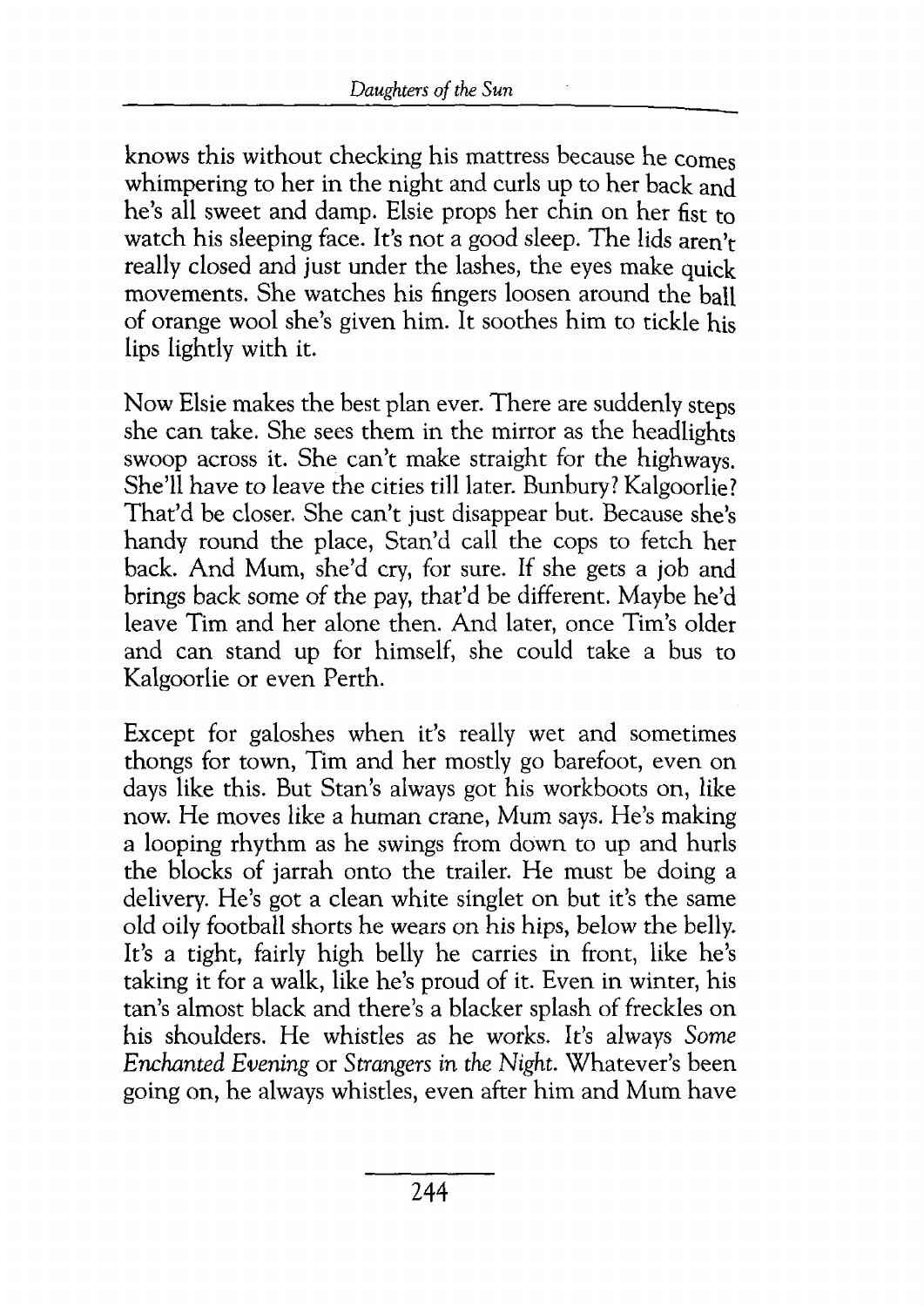been having a row. Sometimes Elsie could kill him for it. Shove his head in one of the kindling bags, for instance, tie it up and load him on the trailer. She could dump him somewhere, leave him to blind man's bluff his way home. She can do the gears on the truck. He was really nice that time he showed her. How long ago was that? He mustn't catch sight of her anyhow in Mum's shoes. They pinch at the toes and cut in at the heels but no one would know.

The mud splatters her calves as the heels strike the gravel track. She should've brought a damp flannel to clean up before she gets there. On the other side of the highway, she'll be invisible, anyhow. She can already see the shiny silver of their roof going down behind the hill. Does that mean they can't see her any more? If he calls after her, she can say she's going shopping for Mum. The sky is heavy, dark clouds rolling over. The sea crashes; like in a dream. Like in *Rebecca,* that she's seen three times, surging up, calling you in. *She was beaten in the end,* that housekeeper, Mrs Danver said. *But it wasn't a man. It wasn't a woman. It was the sea.*  But who'd want to be like either of them: Rebecca, the wild beautiful one they treat like she's a witch and who's dead, anyhow, or the second Mrs de Winter who doesn't even have a first name. Or does she? In any case, she's a real mouse.

Elsie hauls herself up the path to the vacant lot. There's a burst of hot· light. It does this in spring. The scrub glows really bright. She feels the heat escaping in little ripples from her cheeks. They mustn't see her flush. Let them just notice her eyes. Her eyes are all right: sea-green and edged with thick black lashes. Elsie knows this geographical fact about the place and lets it fill her head now. It must cool her, control this flush. The current coming up from the Antarctic makes the sea here freezing, even on the hottest days. She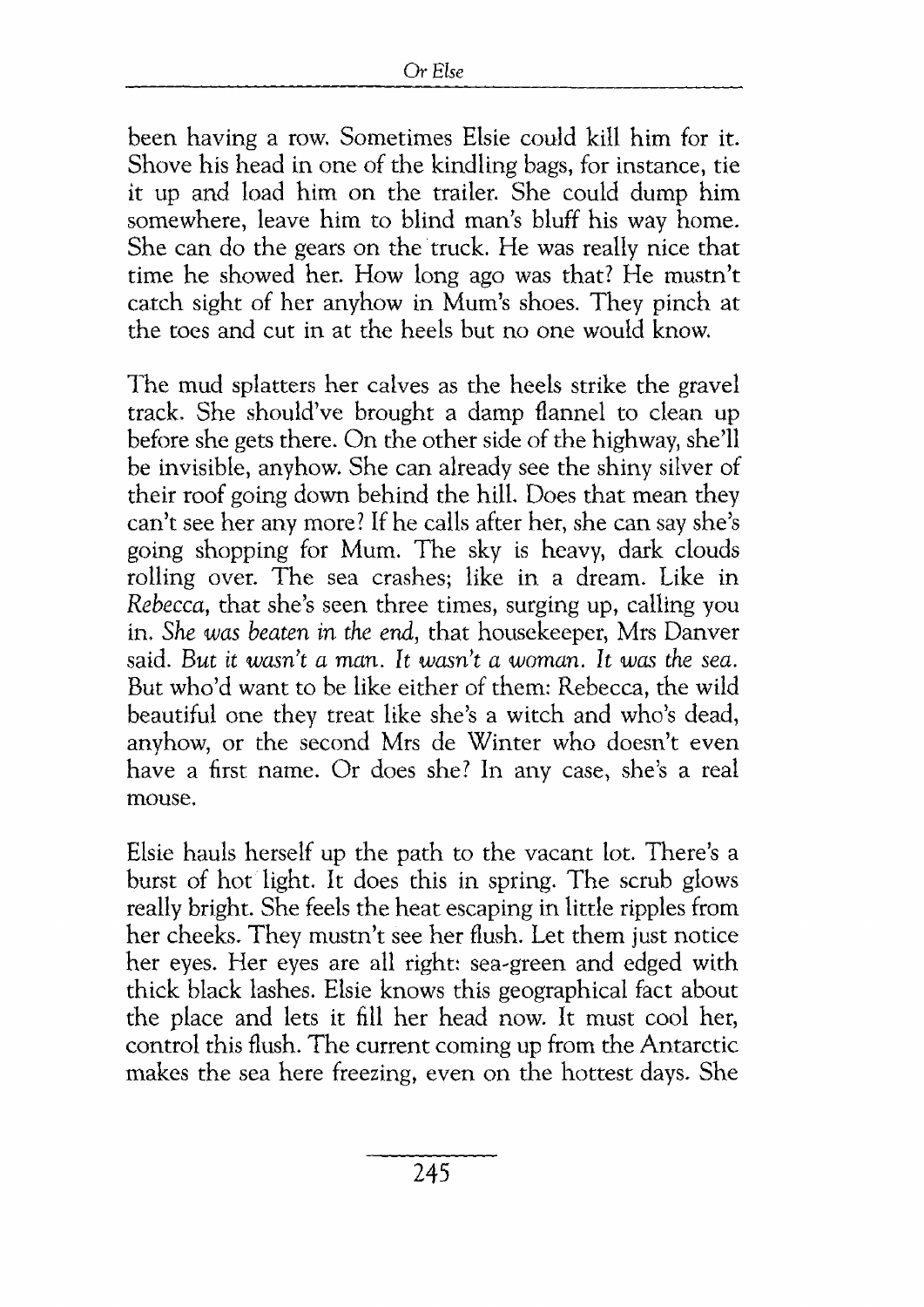thinks: eyes sea green up from the Antarctic, body filled with cold sea, sea-smelly since he ... Seaweed sucks and strains through the rock, body trap for weed rotting it, weed and algae mustn't let their secret out, keep body clenched, shut, tight.

Afterwards, when she held the shower nozzle up close to get rid of the slime, she wondered whose it was, his or hers. That's what their towels on the rack said back to her: His, then Hers. Elsie hauls herself up the rise, and now the road is flattening out. It's broad and open. Oh, she does know another fact, she knows that when the French called this place Esperance, they were being sarcastic. They couldn't see anything to hope for, no crops growing ready, no deer to hunt for in the forest. No forests like the ones in Europe. But she can hope, she can. Mum reckons hope's just thinking positive. Where'd we be without hope, love? she says. As long as she doesn't run into any of the kids from school. She can chant the tune all right, she can do it even better than them, the words and the slow time:

Hey~dee hey~dee ho Else the Elephant Watch her go

So many times she's dreamt of curling up in a cave where no one would think of looking. With the sea whooshing up through the blow holes, you wouldn't know one day from the next, sun up, sun down and the fat would melt away as she lay there on the rock ledge, catching the sun. She'd get brown too. No one would recognise her when she came back, except for the clue of the eyes. They wouldn't be able to get over it. But Mum doesn't seem to understand: whatever she looks like, she's just good ol' Else to her. There's the stack of white sliced bread and jubilee twist, the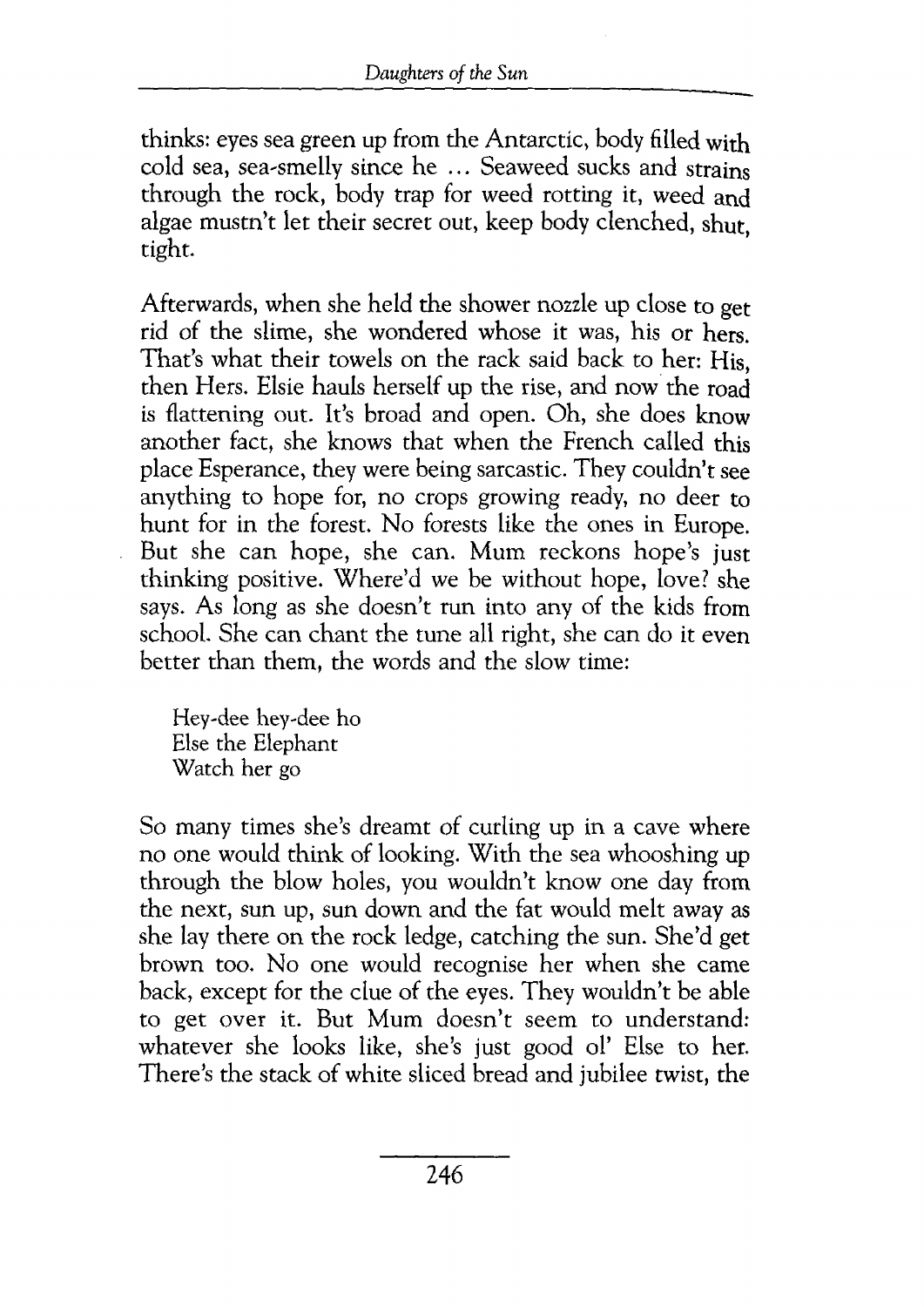pat of cold butter and the pot of jam on the table every day after school. Nothing better for the afternoon munchies, Mum says. If you've got to diet, Else, it's better just to eat a bit of everything. Nothing truer than a little of what you fancy does you good. It's okay for her. She's skinny as a ... rabbit? That's what her mum's like these days, a rabbit. Nervous, twitching. Sad too.

Stan made Elsie come out with him one night on a rabbit hunt. She had to hold the spotlight, direct it at the rabbits. It was hot and close on the bench seat of the ute between Stan and Brian. In the back the dogs were going mad even before they spotted any rabbits. Elsie dropped the light and Stan yelled at her. Brian was nice, he said: Lay orf her Stan and passed her the spotlight. The batteries made it blink for a moment and then come on full bore. Then there it was, the rabbit: the light had it pinned and trembling. Were its eyes really pink? Brian's rifle let out a blast and the rabbit slumped. Stan whistled for the dogs. With any luck there'll be foxes further on, he said. That was when Elsie heaved. She tried to push past Brian to the window. She really did and if she'd talked it would've happened anyhow. The vomit went over Brian's legs into the tread of the rubber mat.

She is like a rabbit, her mum. She once said: Look, I know he's giving you a rough time at the moment. Don't think I'm happy about it. But Else, for all our sakes, I've got ter make a go of it this time. Otherwise where would we ... what would we ...

Else could have said it for her. She can answer it too. What you do *is* get a job. Else will get a job. They needn't be trapped. She's not going to be forced to stick with a man if he turns nasty like Stan. What is it that's made him go nasty? He was young and happy in the marriage photo. He was nice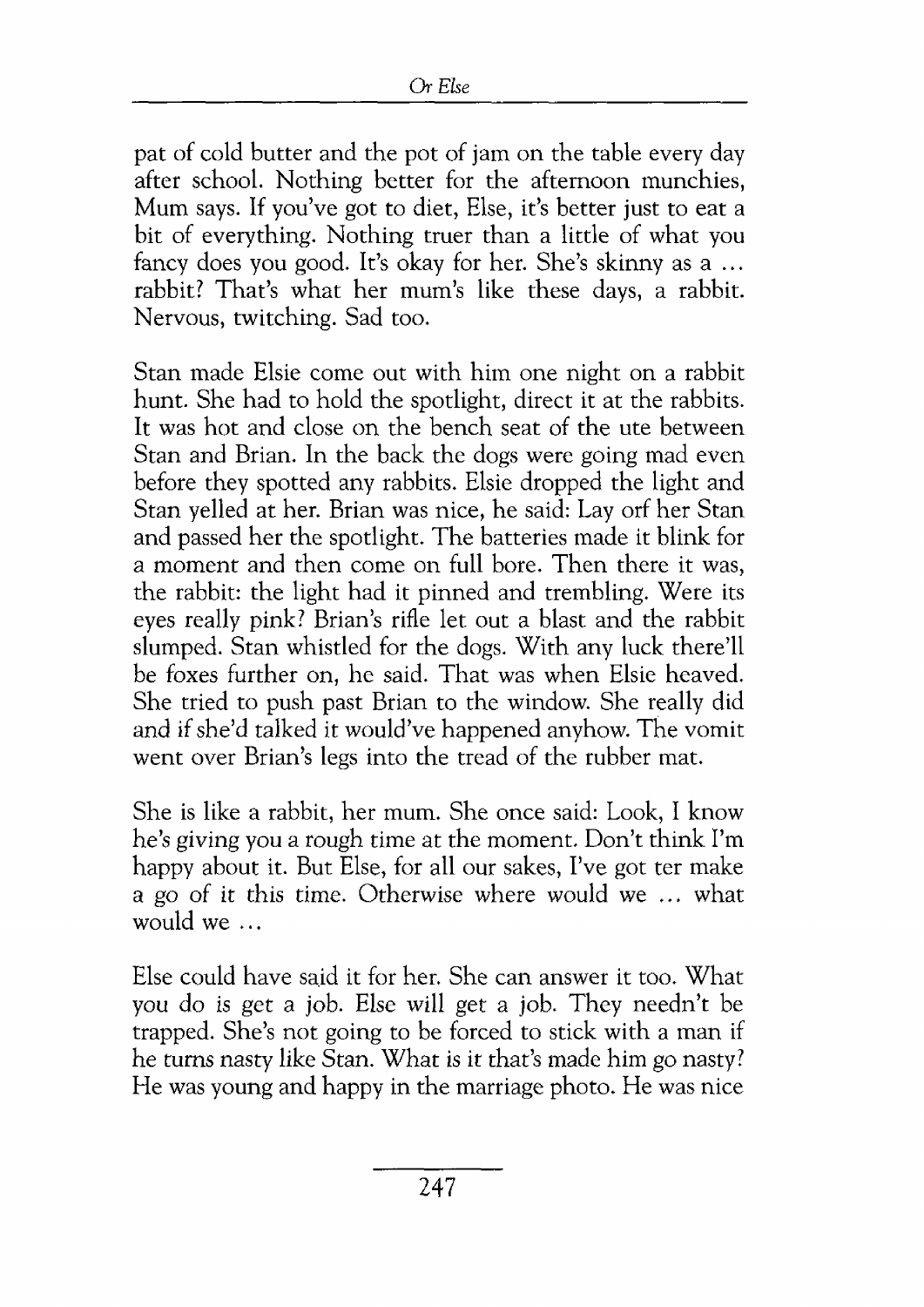to her too, said she was a great flower girl. He used to laugh a lot, then. What happens?

Elsie goes around to the latticed area at the back of the hotel. It's a greeri shade that she enters. The air is wet. Water seeps up through the cracks in the cement. The smell of choked drains. Grey mops are propped against the wall, bottle crates stacked up by the kitchen door. Nothing's to stop her going straight back home now and she won't have to say anything about it. They'll take one look at her and laugh at her thinking she could get a job here. Their eyes will track up slowly from her mum's shoes. up the mud.-splattered stockings to the puckered hem of her dress.

They'll see what the kids at school see, Elsie is fat, Elsie is slow and they'll laugh. Elsie has to point to the words to stop them dancing on the page. Elsie has to point, they point at Elsie pointing. What they don't know is she can read all right in private. Well, she can, slowly, if no one's counting how long she takes to tum a page. Sometimes, if she's at the kitchen table, opposite Timmie, who can already read faster than she can, she'll tum the pages in a blur, just in case he's counting and then she'll turn the book face down and pick up the story a few pages earlier on. One word, then the next. If only they'd let you keep on pointing. No, she'll get this job and show them she can do a few things. And they'll be standing at the bus-stop in their lumpy uniforms and their shiny red noses and won't recognise her when she steps off in her smart clothes. Somewhere the things she knows will count. Like she can tell by the way people turn their eyes if they're true or fake. She can pick what's fake. And she can trust her hands. Her fingers practically think. Dishwashing, never breaks a thing, butter spreading, never tears the bread, vegie slicing,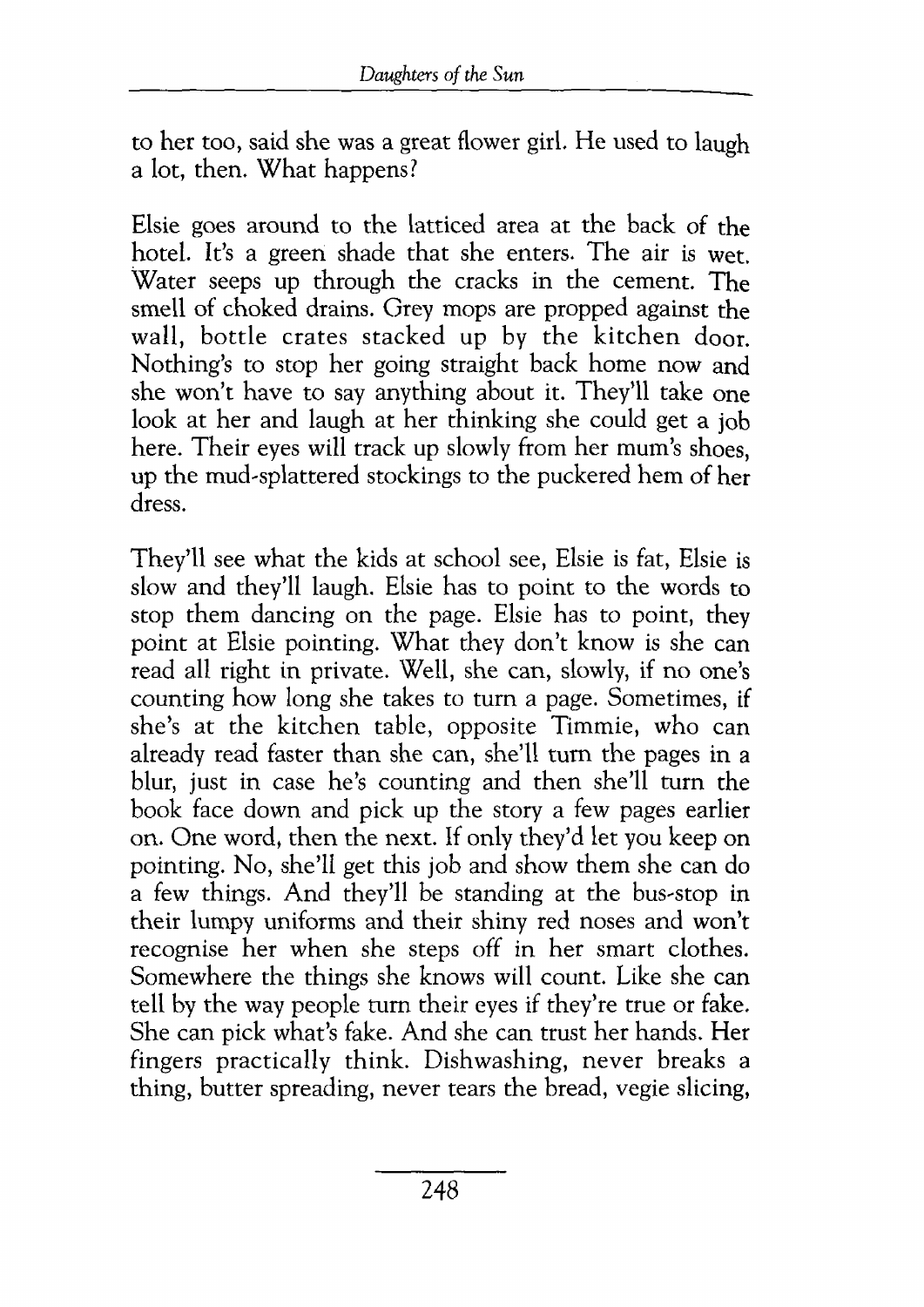even Mum says bloody perfectionist, sewing, plaiting, knit~ ting. Her fingers carry through. She'll knock on that screen door.

It's a boy who thrusts the door open with a broom, pushing its load of dirt and fluff and crumbs forward. He sweeps it past her into the drainage grid. His eyes flick over her. He sniffs, rakes his fingers through his hair. It springs back again, in greased coils down his forehead. He's serious. He has a job. He knows what he's doing.

What's he seen then? That she's fourteen and her breasts have started but they're more like a fat boy's breasts, more like Larry's. Larry's not in with the slow kids but, not dumb like her, he doesn't need to point to the words. The sun sort of leaks between the new leaves on the virginia creeper. She knows the names of a few plants. And birds. Does Larry? The leaf edges go bright gold, like egg yolk running over the toast crust. Does Larry think things like that? Is that thought? Larry's thighs rub, overlap, rub, overlap. She's watched him on the steps. He used to wait for her at the bubbler on the way to the bus shelter, maybe just because she's fat like him. He hasn't been doing that lately. Let him walk alone then, catch his breath around the comer.

Norma said to ask for Doug. In her quick sharp voice, like glass breaking, she said: Wanna job? Ask Doug, he says there's always work, always someone leaving, that's if you want that sort of work. Norma's in Remedial too so what makes her think she can be so high and mighty! Now the rain comes down like bullets on the corrugated iron over the trellis. How's she going to get away with the light floral dress now? Maybe men don't notice things like that. The water bubbles back up the drain, bringing to her feet all the stuff the kitchen boy swept into it. Elsie gulps and knocks.